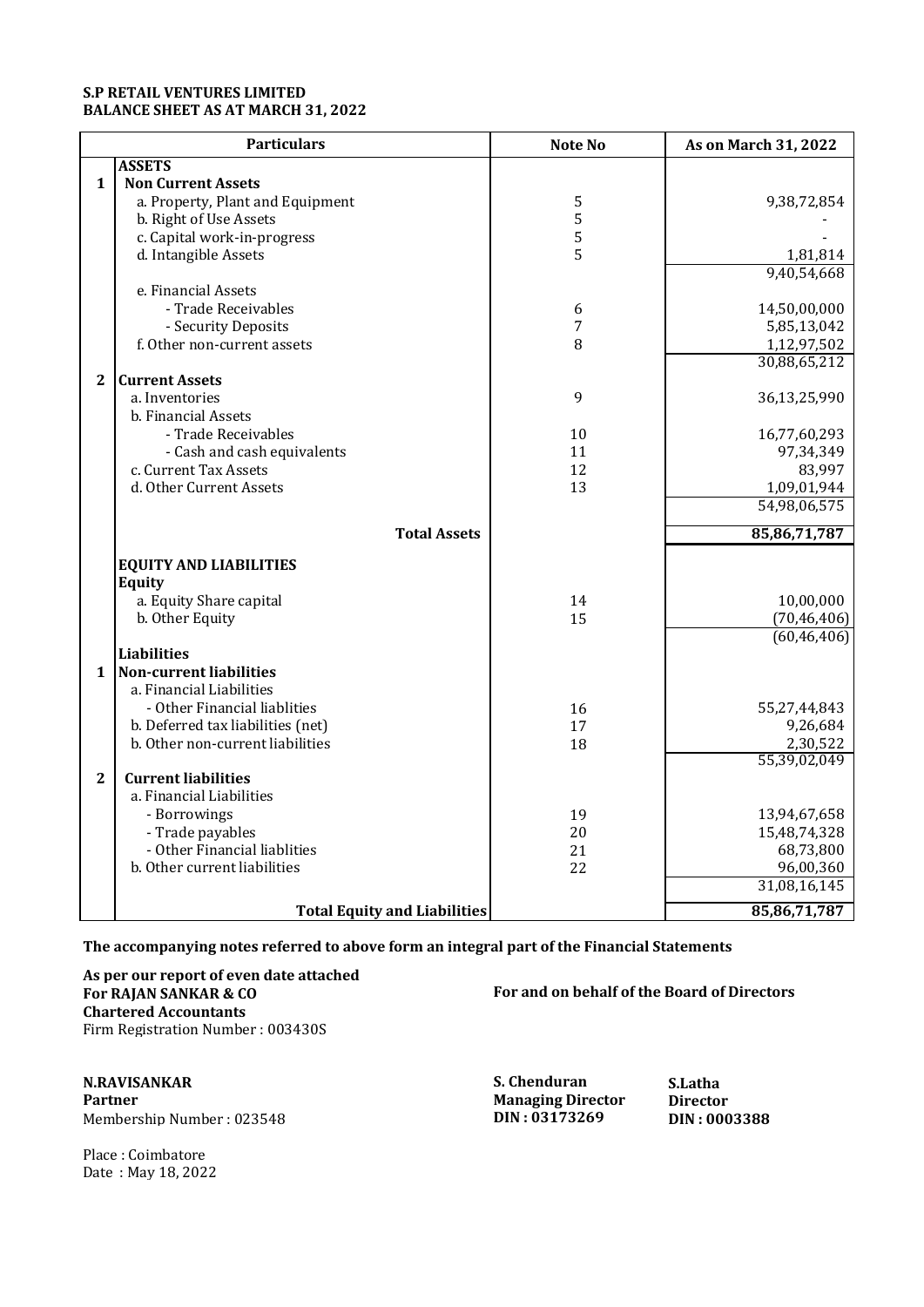## **S.P RETAIL VENTURES LIMITED STATEMENT OF PROFIT AND LOSS FOR THE PERIOD FROM AUGUST 17, 2021 TO MARCH 31, 2022**

|                            | <b>Particulars</b>                                                                                                                                                                                        | Note No              | For the period from<br>August 17, 2021 to<br>March 31, 2022          |
|----------------------------|-----------------------------------------------------------------------------------------------------------------------------------------------------------------------------------------------------------|----------------------|----------------------------------------------------------------------|
| 1<br>$\boldsymbol{2}$<br>3 | <b>INCOME</b><br>Revenue from operations<br>Other Income<br>Total Income (1+2)                                                                                                                            | 23<br>24             | 16,05,85,170<br>5,18,627<br>16,11,03,797                             |
| 4                          | <b>EXPENSES</b><br>Purchases of Stock-in-Trade<br>Changes in inventories of stock-in-trade                                                                                                                | 25<br>26             | 46,57,72,443<br>(36, 13, 25, 990)<br>10,44,46,453                    |
|                            | Employee benefit expenses<br>Finance costs<br>Depreciation and amortisation expense<br>Other expenses<br><b>Total Expenses</b>                                                                            | 27<br>28<br>29<br>30 | 2,71,69,466<br>18,18,544<br>55,96,652<br>2,81,92,404<br>16,72,23,518 |
| 5                          | Profit/ (Loss) before tax and exceptional items (3-4)                                                                                                                                                     |                      | (61, 19, 722)                                                        |
| 6                          | <b>Exceptional Items</b>                                                                                                                                                                                  |                      |                                                                      |
| 7                          | Profit/ (Loss) before tax (5-6)                                                                                                                                                                           |                      | (61, 19, 722)                                                        |
| 8<br>9                     | <b>Tax Expenses:</b><br>a. Current tax expense<br>b. Short / (Excess) provision for tax relating to prior years<br>c. Deferred tax<br><b>Total Tax Expenses</b><br>Net profit/(Loss) for the period (7-8) |                      | 9,26,684<br>9,26,684<br>(70, 46, 406)                                |
| 10                         | <b>OTHER COMPREHENSIVE INCOME</b>                                                                                                                                                                         |                      |                                                                      |
|                            | A. (i) Items that will not be reclassified to Profit or Loss<br>(ii) Income tax relating to items that will not be<br>reclassified to Profit or Loss                                                      |                      |                                                                      |
|                            | B (i) Items that will be reclassified to Profit or Loss<br>(ii) Income tax relating to items that will be reclassified to<br>Profit or Loss<br><b>Total Other Comprehensive Income</b>                    |                      |                                                                      |
| 11                         | <b>TOTAL COMPREHENSIVE INCOME (9+10)</b><br>Earnings per equity share (Net profit/ (loss) for the<br>period after tax / weighted average number of equity<br>shares)                                      |                      | (70, 46, 406)                                                        |
|                            | a. Basic & Diluted                                                                                                                                                                                        |                      | (7.05)                                                               |

**The accompanying notes referred to above form an integral part of the Financial Statements**

**As per our report of even date attached For RAJAN SANKAR & CO For and on behalf of the Board of Directors Chartered Accountants** Firm Registration Number : 003430S

**N.RAVISANKAR S. Chenduran S.Latha Managing Director Director**<br>**DIN: 03173269 DIN: 0003388** 

 $M$ embership Number : 023548

Place : Coimbatore Date : May 18, 2022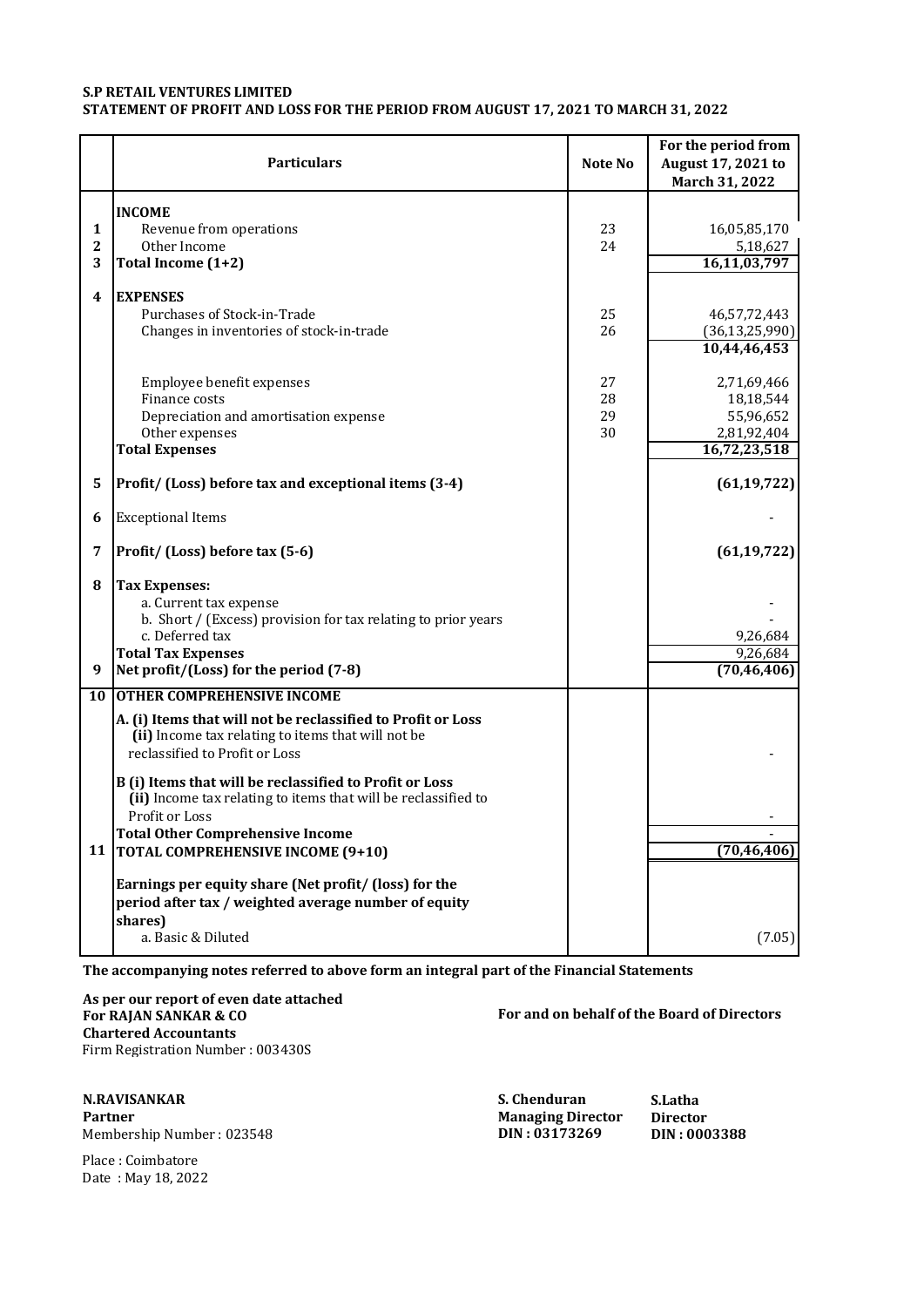# **S.P RETAIL VENTURES LIMITED STATEMENT OF CHANGES IN EQUITY FOR THE PERIOD FROM AUGUST 17, 2021 TO MARCH 31, 2022**

# **A. Equity Share Capital**

**(1) For the period from August 17, 2021 to March 31, 2022**

|                        |                          | Balance as at Change in Equity Restated balance | <b>Change in Equity</b> | Balance as at |
|------------------------|--------------------------|-------------------------------------------------|-------------------------|---------------|
| <b>August 21, 2021</b> |                          | Share Capital at the beginning of               | <b>Share Capital</b>    | March 31,     |
|                        | due to prior the current |                                                 | during the              | 2022          |
|                        |                          | period errors reporting period                  | period                  |               |
|                        |                          |                                                 |                         |               |
|                        |                          |                                                 | 10,00,000               | 10,00,000     |

# **B. Other Equity**

# **(1) For the period from August 17, 2021 to March 31, 2022**

|                                                     |                              | <b>Reserves and surplus</b>      | <b>Other Components of Equity</b> |                                     |                                                    |               |
|-----------------------------------------------------|------------------------------|----------------------------------|-----------------------------------|-------------------------------------|----------------------------------------------------|---------------|
|                                                     | <b>Securities</b><br>Premium | Capital<br>Redemption<br>Reserve | <b>Retained</b><br>earnings       | <b>Additional</b><br>Paid in Equity | <b>Effective portion</b><br>of cash flow<br>hedges | <b>Total</b>  |
| Balance at August 17, 2021                          |                              |                                  |                                   |                                     |                                                    |               |
| Changes in accounting policy or prior period errors |                              |                                  |                                   |                                     |                                                    |               |
| Restated balance at the beginning of the reporting  |                              |                                  |                                   |                                     |                                                    |               |
| period                                              |                              |                                  |                                   |                                     |                                                    |               |
| Total Comprehensive Income for the current period   |                              |                                  | (70, 46, 406)                     |                                     |                                                    | (70, 46, 406) |
| Dividends                                           |                              |                                  |                                   |                                     |                                                    |               |
| <b>Transfer to Retained Earnings</b>                |                              |                                  |                                   |                                     |                                                    |               |
| Any other change (to be specified)                  |                              |                                  |                                   |                                     |                                                    |               |
| Balance at March 31, 2022                           |                              |                                  | (70.46.406)                       |                                     |                                                    | (70, 46, 406) |

**The accompanying notes referred to above form an integral part of the Financial Statements**

**As per our report of even date attached Chartered Accountants** Firm Registration Number : 003430S

**N.RAVISANKAR S. Chenduran S.Latha** Partner **Director Director Director Director Director Director Director Director Director Director Director Director Membership Number : 023548** Membership Number : 023548 **DIN : 03173269 DIN : 0003388**

Place : Coimbatore Date : May 18, 2022 **For RAJAN SANKAR & CO For and on behalf of the Board of Directors**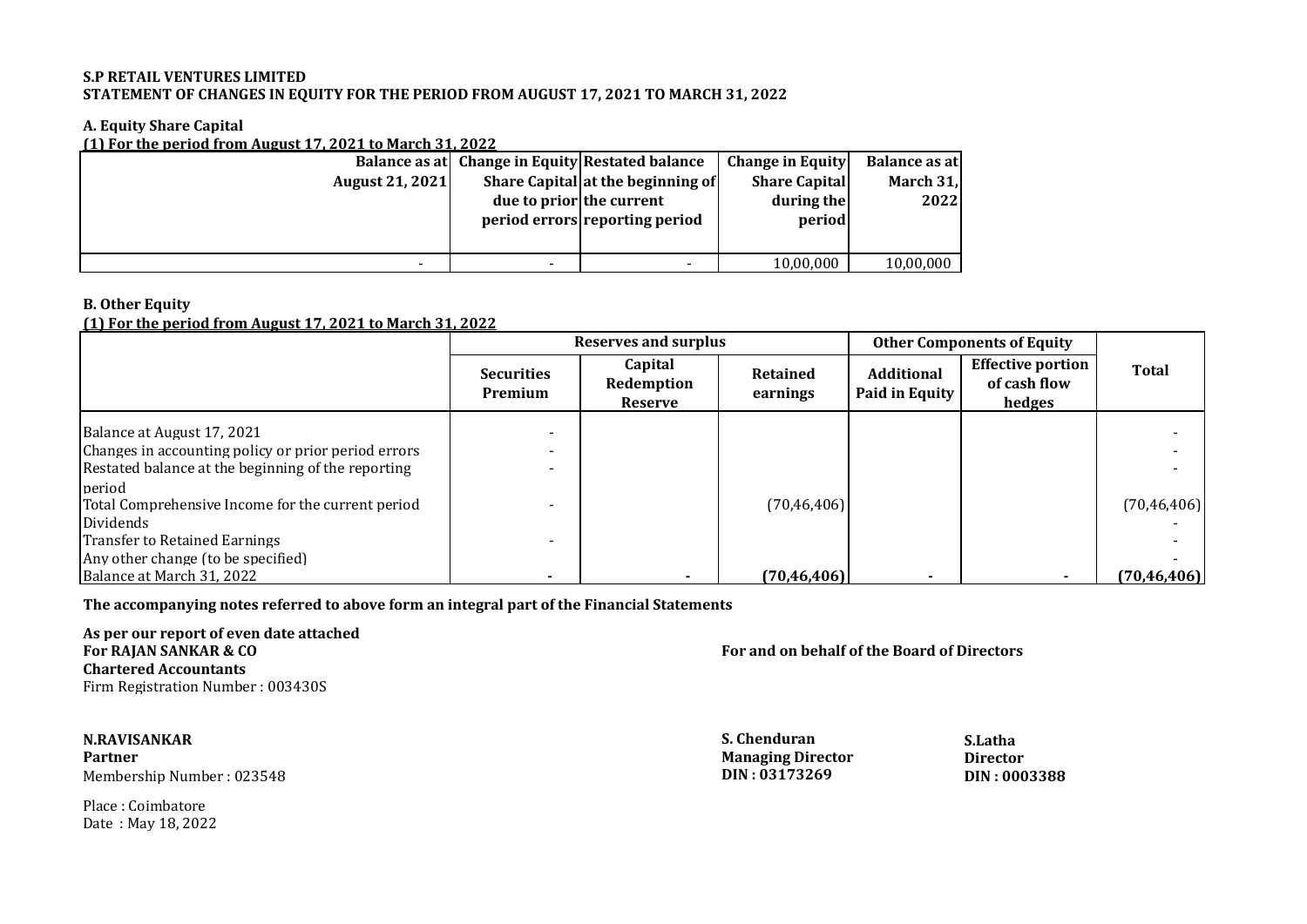# **NOTE 5 - PROPERTY, PLANT & EQUIPMENT**

|                         | <b>Gross Block</b><br><b>Depreciation</b> |                 |                 |                     |                                     | <b>Net Block</b>                 |                     |                     |
|-------------------------|-------------------------------------------|-----------------|-----------------|---------------------|-------------------------------------|----------------------------------|---------------------|---------------------|
| S.No                    | <b>Asset Type</b>                         | <b>Addition</b> | <b>Deletion</b> | As on<br>31.03.2022 | <b>Depreciation</b><br>for the year | <b>Depreciation</b><br>withdrawn | As on<br>31.03.2022 | As on<br>31.03.2022 |
|                         | PROPERTY, PLANT & EQUIPMENT               |                 |                 |                     |                                     |                                  |                     |                     |
|                         | Leasehold improvements                    | 21,47,682       |                 | 21,47,682           | 21,477                              | $\overline{\phantom{a}}$         | 21,477              | 21,26,205           |
| $\overline{2}$          | Furniture & Fixtures                      | 5,37,20,346     |                 | 5,37,20,346         | 18,69,214                           |                                  | 18,69,214           | 5,18,51,132         |
| 3                       | <b>Electrical Installation</b>            | 1,93,04,766     |                 | 1,93,04,766         | 13,40,816                           |                                  | 13,40,816           | 1,79,63,950         |
| 4                       | Plant & Machinery                         | 71,57,957       |                 | 71,57,957           | 5,02,431                            |                                  | 5,02,431            | 66,55,527           |
| 5.                      | Vehicles                                  | 3,12,749        |                 | 3,12,749            | 28,432                              |                                  | 28,432              | 2,84,317            |
| 6                       | Computers                                 | 1,63,62,897     |                 | 1,63,62,897         | 13,71,173                           |                                  | 13,71,173           | 1,49,91,724         |
|                         |                                           | 9,90,06,397     |                 | 9,90,06,397         | 51,33,543                           | ۰                                | 51,33,543           | 9,38,72,854         |
|                         |                                           |                 |                 |                     |                                     |                                  |                     |                     |
| <b>INTANGIBLE ASSET</b> |                                           |                 |                 |                     |                                     |                                  |                     |                     |
|                         | <b>Trade Mark</b>                         | 1,99,995        |                 | 1,99,995            | 18,181                              |                                  | 18,181              | 1,81,814            |
|                         |                                           | 1,99,995        |                 | 1,99,995            | 18,181                              |                                  | 18,181              | 1,81,814            |
| <b>TOTAL</b>            |                                           | 9,92,06,392     |                 | 9,92,06,392         | 51,51,724                           |                                  | 51,51,724           | 9,40,54,668         |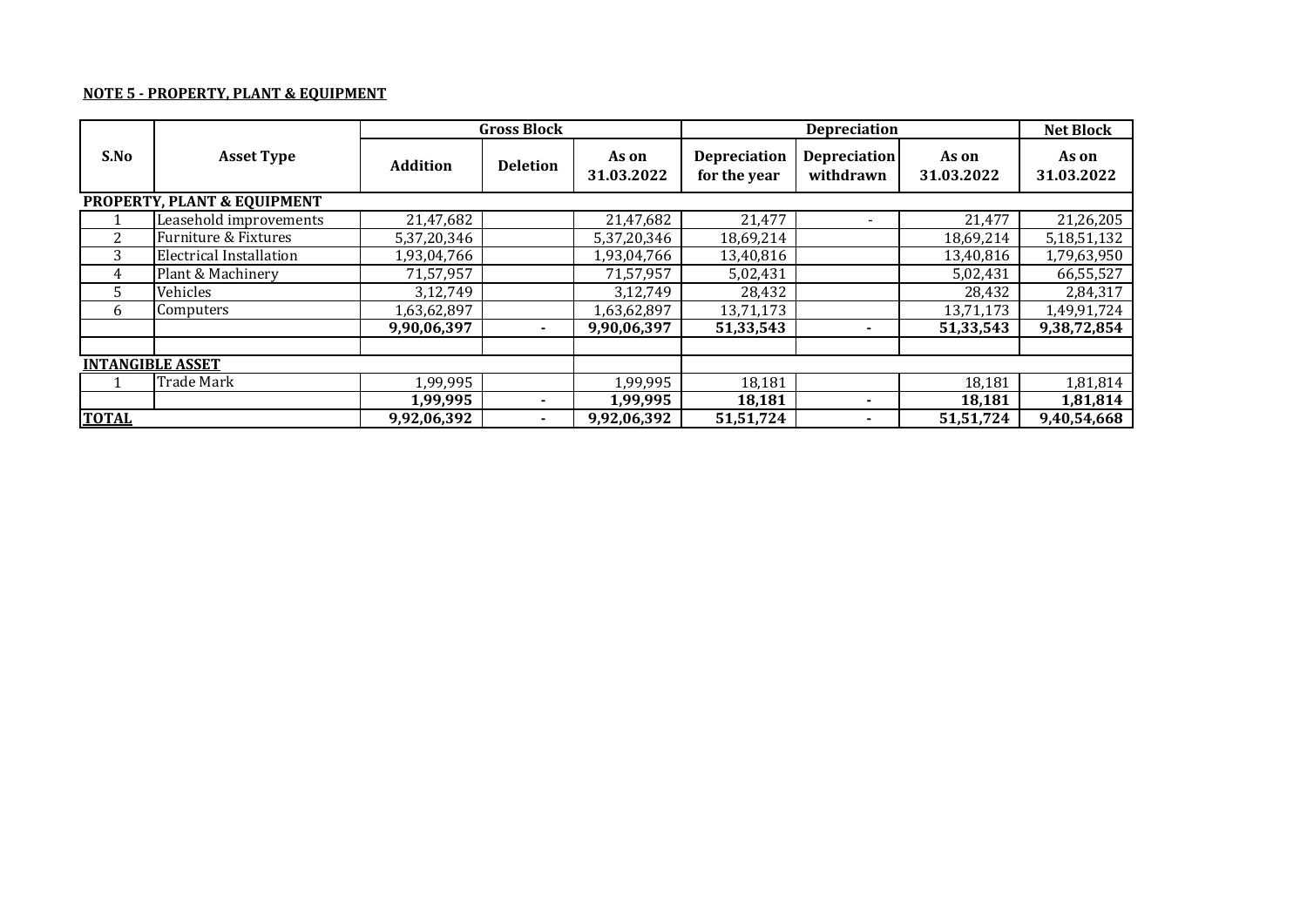**Notes annexed to and forming part of the Financial Statements**

| 6 | <b>TRADE RECEIVABLES</b>            | Amount (Rs.) |
|---|-------------------------------------|--------------|
|   | <b>Unsecured</b><br>Considered good | 14,50,00,000 |
|   | Considered doubtful<br><b>Total</b> | 14,50,00,000 |

|               | <b>TRADE RECEIVABLES AGEING SCHEDULE</b>                                                                            |                                                            |             |           |         |           |              |
|---------------|---------------------------------------------------------------------------------------------------------------------|------------------------------------------------------------|-------------|-----------|---------|-----------|--------------|
|               |                                                                                                                     | Outstanding for following periods from due date of payment |             |           |         |           |              |
| S.No          | <b>Particulars</b>                                                                                                  |                                                            | 6 months -1 |           | $2 - 3$ | More than | Total        |
|               |                                                                                                                     | Less than 6 months vear                                    |             | 1-2 years | vears   | 3 years   |              |
| (i)           | Undisputed Trade receivables - considered good<br>Undisputed Trade Receivables - which have significant increase in | 14,50,00,000                                               |             |           |         |           | 14.50.00.000 |
| (ii)          | credit risk                                                                                                         |                                                            |             |           |         |           |              |
| (iii)<br>(iv) | Undisputed Trade Receivables - credit impaired<br>Disputed Trade Receivables-considered good                        |                                                            |             |           |         |           |              |
|               | Disputed Trade Receivables - which have significant increase in                                                     |                                                            |             |           |         |           |              |
| (v)           | credit risk                                                                                                         |                                                            |             |           |         |           |              |
| (vi)          | Disputed Trade Receivables - credit impaired                                                                        |                                                            |             |           |         |           |              |
|               |                                                                                                                     | 14,50,00,000                                               |             |           |         |           | 14,50,00,000 |

| 7  | <b>OTHER NON-CURRENT FINANCIAL ASSETS</b>    | Amount (Rs.) |
|----|----------------------------------------------|--------------|
|    | (Unsecured, considered good)                 |              |
| a. | <b>Security Deposits</b>                     | 5,84,82,042  |
| b. | <b>Others</b><br><b>Electricity Deposits</b> | 31,000       |
|    | <b>Total</b>                                 | 5,85,13,042  |
|    |                                              |              |
| 8  | <b>OTHER NON-CURRENT ASSETS</b>              | Amount (Rs.) |
| a. | Prepayments under operating leases           | 1,12,97,502  |
|    | Total                                        | 1,12,97,502  |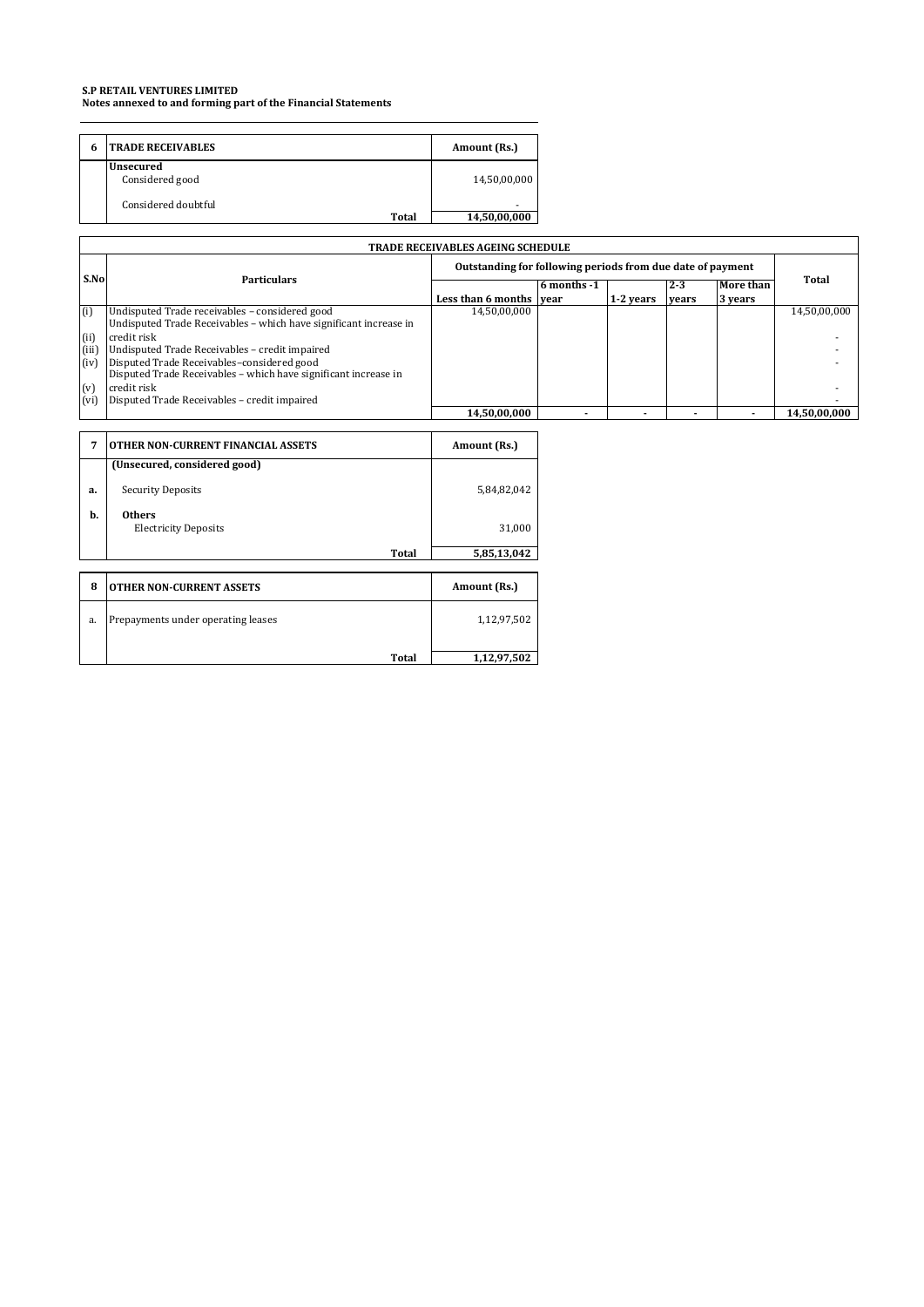**Notes annexed to and forming part of the Financial Statements**

| 9  | <b>INVENTORIES</b>                                                                                                                                              | Amount (Rs.) |
|----|-----------------------------------------------------------------------------------------------------------------------------------------------------------------|--------------|
| a. | Stock-in-trade<br>- Garments                                                                                                                                    | 36,13,25,990 |
|    | Total                                                                                                                                                           | 36,13,25,990 |
|    |                                                                                                                                                                 |              |
| 10 | <b>TRADE RECEIVABLES</b>                                                                                                                                        | Amount (Rs.) |
|    | Unsecured<br>Considered good<br>includes receivables from enterprises owned by key managerial<br>nersonnel<br>Poornam Enterprises Private Limited ₹ 0.62 crores | 16,77,60,293 |
|    | Considered doubtful<br>Total                                                                                                                                    | 16,77,60,293 |

|       | <b>TRADE RECEIVABLES AGEING SCHEDULE</b>                                 |                                                            |                |       |           |                  |              |
|-------|--------------------------------------------------------------------------|------------------------------------------------------------|----------------|-------|-----------|------------------|--------------|
|       |                                                                          | Outstanding for following periods from due date of payment |                |       |           |                  |              |
| S.No  | <b>Particulars</b>                                                       |                                                            | 6 months - 1-2 |       |           | <b>More than</b> | <b>Total</b> |
|       |                                                                          | Less than 6 months                                         | 1 year         | vears | 2-3 years | 3 years          |              |
| (i)   | Undisputed Trade receivables - considered good                           | 16,77,60,293                                               |                |       |           |                  | 16,77,60,293 |
|       | Undisputed Trade Receivables - which have significant increase in credit |                                                            |                |       |           |                  |              |
| (ii)  | risk                                                                     |                                                            |                |       |           |                  |              |
| (iii) | Undisputed Trade Receivables - credit impaired                           |                                                            |                |       |           |                  |              |
| (iv)  | Disputed Trade Receivables-considered good                               |                                                            |                |       |           |                  |              |
|       | Disputed Trade Receivables - which have significant increase in credit   |                                                            |                |       |           |                  |              |
| (v)   | risk                                                                     |                                                            |                |       |           |                  |              |
| (vi)  | Disputed Trade Receivables - credit impaired                             |                                                            |                |       |           |                  |              |
|       |                                                                          | 16,77,60,293                                               |                |       |           |                  | 16,77,60,293 |

| 11       | <b>CASH AND BANK BALANCES</b>                                                                                                                           | Amount (Rs.)                                     |
|----------|---------------------------------------------------------------------------------------------------------------------------------------------------------|--------------------------------------------------|
| a.<br>b. | <b>Cash and Cash Equivalents</b><br>Balances with Banks in Current account<br>Cash on hand<br>Bank Balances other than (a) above<br>In Deposit accounts | 13,29,686<br>19,59,311<br>32,88,997<br>64,45,352 |
|          | Total                                                                                                                                                   | 97.34.349                                        |

| 12 | <b>CURRENT TAX ASSETS</b>                  | Amount (Rs.) |
|----|--------------------------------------------|--------------|
| a. | Advance Tax, TDS & TCS (Net of Provisions) | 83.997       |
|    | Total                                      |              |

| 13 | <b>OTHER CURRENT ASSETS</b>                                                         | Amount (Rs.) |
|----|-------------------------------------------------------------------------------------|--------------|
| a. | (Unsecured, Considered Good unless otherwise stated)<br><b>Advance to Suppliers</b> | 48,02,520    |
| b. | Balances with government authorities                                                | 49,23,621    |
| C. | Others                                                                              | 11,75,804    |
|    | Total                                                                               | 1,09,01,944  |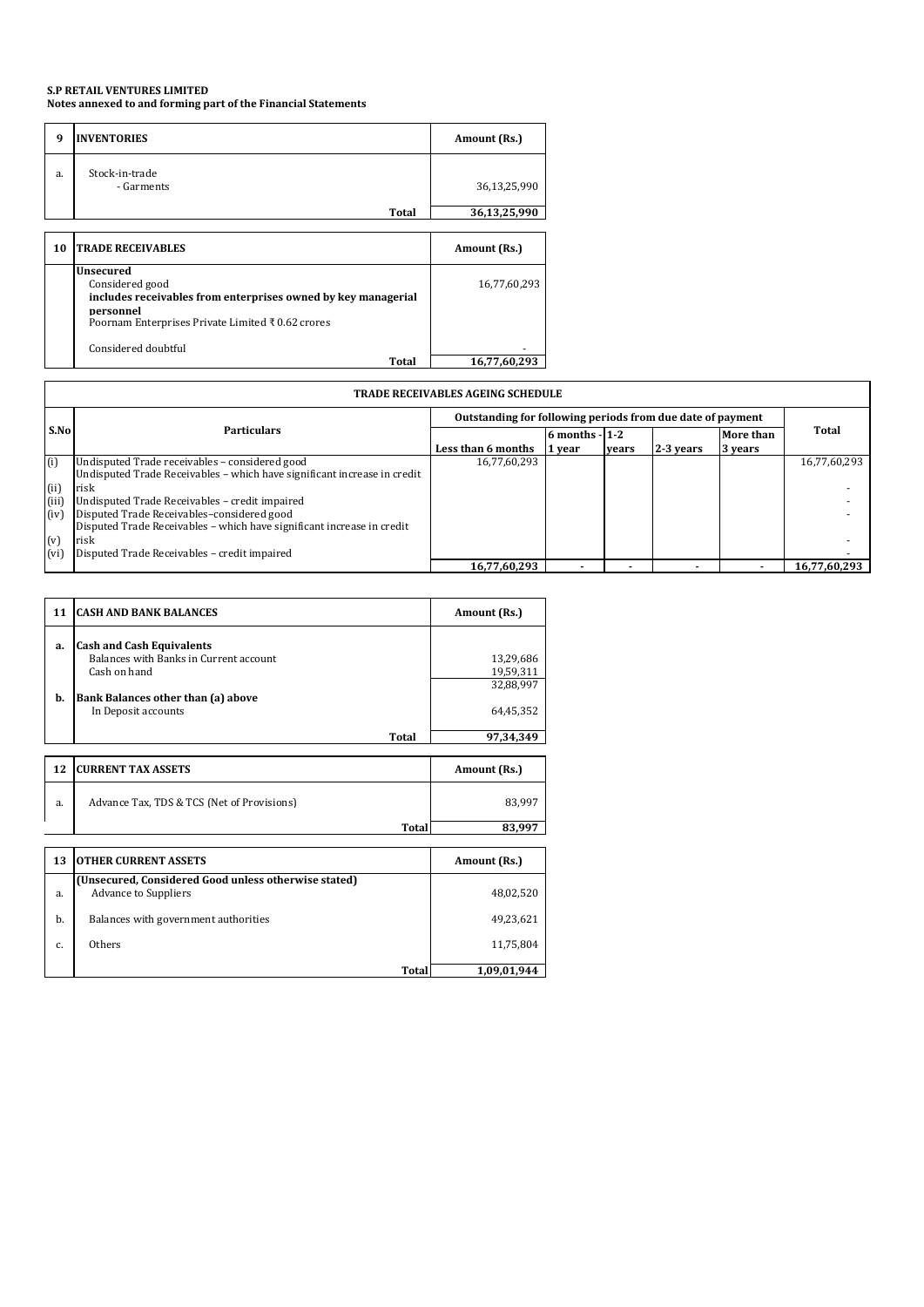**Notes forming part of the financial statements**

#### **NOTE 14 SHARE CAPITAL**

|                                                   | As at March 31, 2022 |           |  |
|---------------------------------------------------|----------------------|-----------|--|
| <b>Particulars</b>                                | Number of shares     | Amount    |  |
| (a) Authorised                                    |                      |           |  |
| Equity shares of Rs. 10/- each with voting rights | 1,50,000             | 15,00,000 |  |
|                                                   | 1,50,000             | 15,00,000 |  |
| (b) Issued                                        |                      |           |  |
| Equity shares of Rs. 10/- each with voting rights | 1,00,000             | 10,00,000 |  |
|                                                   | 1,00,000             | 10,00,000 |  |
| (c) Subscribed and fully paid up                  |                      |           |  |
| Equity shares of Rs. 10/- each with voting rights | 1,00,000             | 10,00,000 |  |
|                                                   | 1,00,000             | 10,00,000 |  |
| Total                                             | 1,00,000             | 10,00,000 |  |

#### **Notes**

### **i) Terms & Condition of Equity shares**

The Company has only one class of equity shares having a par face value of Rs.10 per share. Each holder of equity shares is entitled to one vote per share. The Company declares and pays dividend in Indian Rupees.

In the event of liquidation of the Company, the holders of the equity shares will be entitled to receive remaining assets of the company, after settling the dues of preferential and other creditors as per priority. The distribution will be in proportion to the number of equity shares held by the

### **ii) Details of shares held by each shareholder holding more than 5% shares:**

|                                                             | As at March 31, 2022     |                                            |  |
|-------------------------------------------------------------|--------------------------|--------------------------------------------|--|
| <b>Particulars</b>                                          | <b>No of Shares held</b> | % of holding in<br>that class of<br>shares |  |
| a) Equity Shares with voting rights<br>S.P.Apparels Limited | 99.994                   | 99.99%                                     |  |

#### **iii) Reconciliation of the number of shares and amount outstanding at the beginning and at the end of the reporting period:**

| <b>Particulars</b>                                                          | <b>Opening Balance</b> | Fresh issue<br>during the year | <b>Closing Balance</b> |
|-----------------------------------------------------------------------------|------------------------|--------------------------------|------------------------|
| <b>Equity shares with voting rights</b>                                     |                        |                                |                        |
| Period ended March 31, 2022<br>- Number of shares<br>- Amount (Rs. 10 each) |                        | 1,00,000<br>10,00,000          | 1,00,000<br>10.00.000  |

### **iv) Shareholding of the Promoters**

| Shares held by promoters at the end of the year                                     |          |         |  |
|-------------------------------------------------------------------------------------|----------|---------|--|
| %of total shares<br>during the year<br><b>No. of Shares</b><br><b>Promoter name</b> |          |         |  |
| S.P.Apparels Limited                                                                | 99.994   | 99.994% |  |
| Perumal Sundararajan                                                                |          | 0.001%  |  |
| Sundararajan Latha                                                                  |          | 0.001%  |  |
| Viswanathan Senthil                                                                 |          | 0.001%  |  |
| Sundararajan Shantha                                                                |          | 0.001%  |  |
| Senthilkumar                                                                        |          | 0.001%  |  |
| Priyadharshini                                                                      |          | 0.001%  |  |
| Total                                                                               | 1,00,000 | 100%    |  |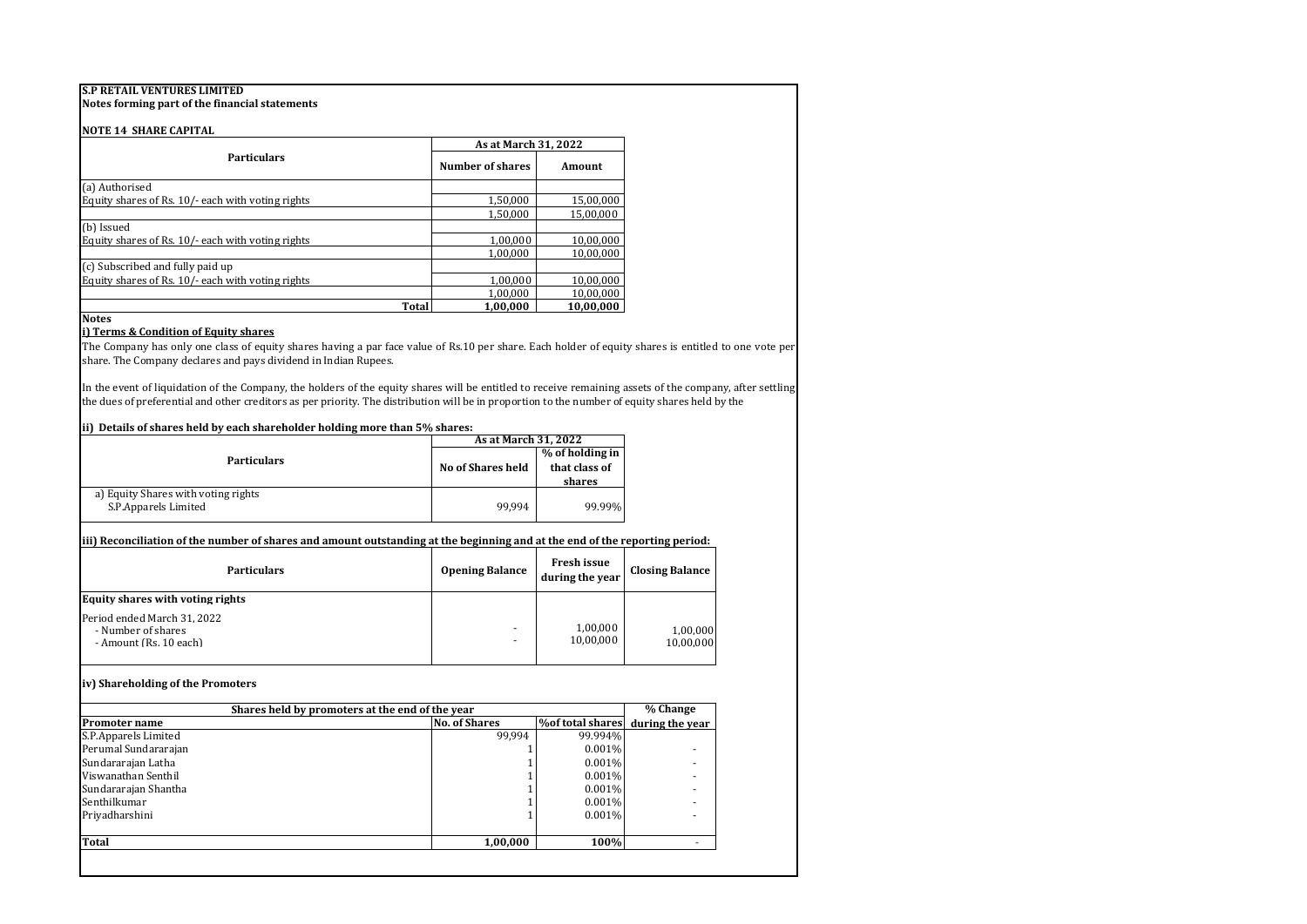**Notes annexed to and forming part of the Financial Statements**

| 15       | <b>OTHER EQUITY</b>                                                                                                                                                                                                               | Amomut (Rs.)                 |
|----------|-----------------------------------------------------------------------------------------------------------------------------------------------------------------------------------------------------------------------------------|------------------------------|
| a.       | <b>Retained Earnings (Surplus in Statement of Profit and Loss)</b><br>Balance as at the beginning of the period<br>Add: Current year profit / (loss)<br>Less:<br>Dividend paid                                                    | (70, 46, 406)                |
| b.       | Balance as at the end of the period<br><b>Other Comprehensive Income</b><br>Items that will be reclassified to Profit or Loss<br>Opening balance<br>Add: Current year transfer from statement of profit & loss<br>Closing balance | (70, 46, 406)                |
|          | <b>Total Other Equity</b>                                                                                                                                                                                                         | (70, 46, 406)                |
| 16       | DEFERRED TAX LIABILITIES (NET)                                                                                                                                                                                                    | Amomut (Rs.)                 |
| a.       | Deferred tax Liabiliites (Net)                                                                                                                                                                                                    | 9,26,684                     |
|          | <b>Total</b>                                                                                                                                                                                                                      | 9,26,684                     |
| 17       | OTHER NON-CURRENT FINANCIAL LIABILITIES                                                                                                                                                                                           | Amomut (Rs.)                 |
| a.<br>b. | <b>Trade Deposits</b><br>Other non-current Financial Liability                                                                                                                                                                    | 1,77,37,574<br>53,50,07,269  |
|          | <b>Total</b>                                                                                                                                                                                                                      | 55,27,44,843                 |
| 18       | <b>OTHER NON-CURRENT LIABILITIES</b>                                                                                                                                                                                              | Amomut (Rs.)                 |
| a.       | Deferred Income                                                                                                                                                                                                                   | 2,30,522                     |
|          | Total                                                                                                                                                                                                                             | 2,30,522                     |
| 19       | <b>CURRENT FINANCIAL LIABILITIES - BORROWINGS</b>                                                                                                                                                                                 | Amomut (Rs.)                 |
|          | <b>Secured Borrowings at amortised cost</b><br><b>Loans from Banks</b><br>(Includes Cash Credit, Working capital demand loans, Packing credit,<br>etc)<br><b>Total</b>                                                            | 13,94,67,658<br>13,94,67,658 |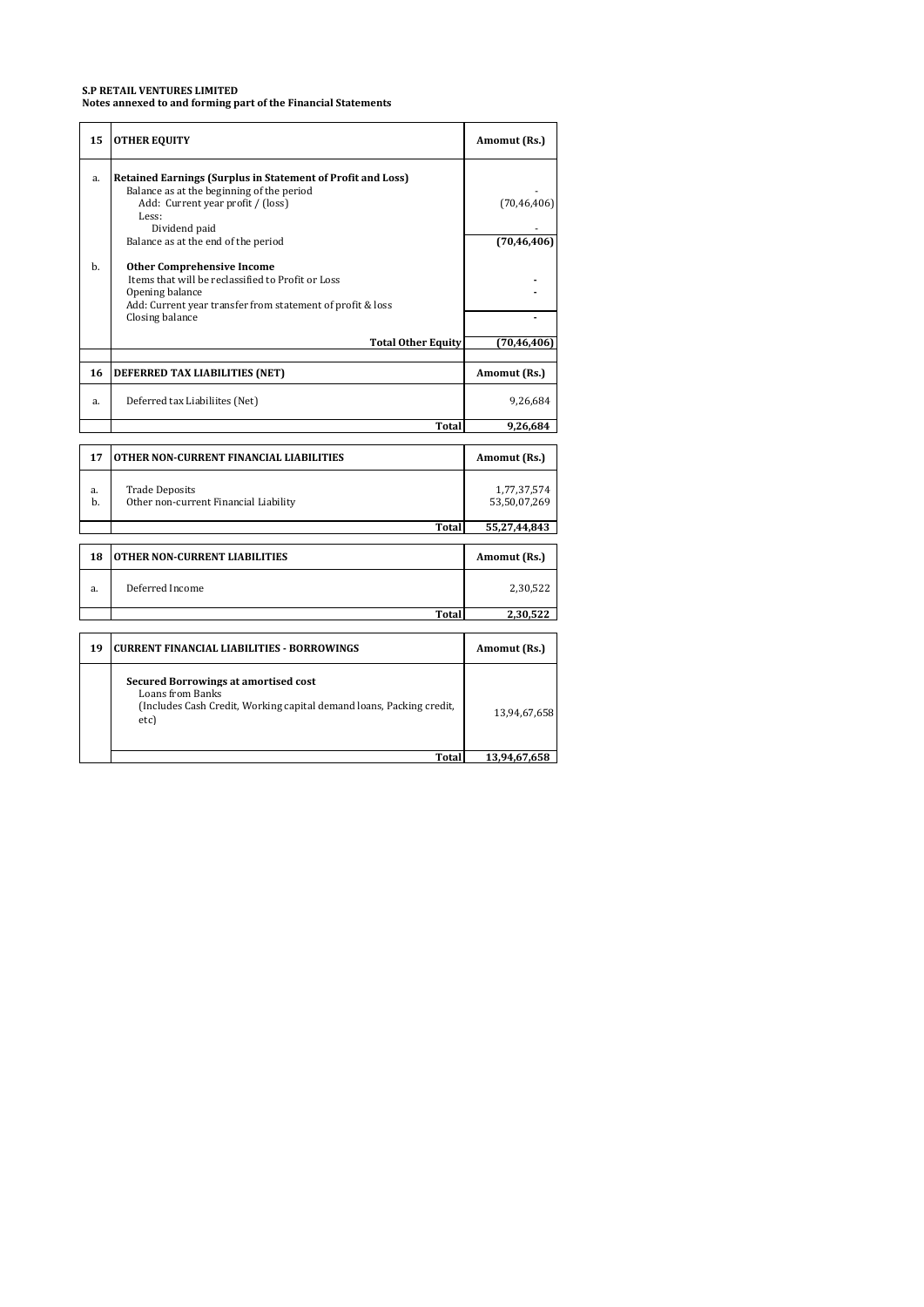#### **S.P RETAIL VENTURES LIMITED Notes annexed to and forming part of the Financial Statements**

| 20 | <b>CURRENT FINANCIAL LIABILITIES - TRADE PAYABLES</b>                                                                                                                                                  |       | Amomut (Rs.) |
|----|--------------------------------------------------------------------------------------------------------------------------------------------------------------------------------------------------------|-------|--------------|
|    | Trade payables - including acceptances<br>- Micro enterprises and small enterprises                                                                                                                    |       |              |
|    | - Other Trade Payables<br>includes payables to enterprises owned by key managerial<br>nersonnel<br>S.P.Retail Brands Limited ₹ 0.73 crores<br>Crocodile Products Private Limited $\bar{x}$ 1.04 crores |       | 15,48,74,328 |
|    |                                                                                                                                                                                                        | Total | 15.48.74.328 |

|                             | <b>TRADE PAYABLES AGEING SCHEDULE</b>                                             |                                                     |                |                |                         |              |  |
|-----------------------------|-----------------------------------------------------------------------------------|-----------------------------------------------------|----------------|----------------|-------------------------|--------------|--|
|                             | Outstanding for following periods from due date of payment                        |                                                     |                |                |                         |              |  |
| S.No                        | <b>Particulars</b>                                                                | Less than 1 year $\left  \frac{1}{2} \right $ years |                | 2-3 years      | More<br>than 3<br>vears | Total        |  |
| (i)<br>(i)<br>(iii)<br>(iv) | (i) MSME<br>(ii) Others<br>Disputed Dues - MSME<br>Disputed Dues - Others         | 15,48,74,328                                        |                |                |                         | 15,48,74,328 |  |
|                             | <b>Total</b>                                                                      | 15,48,74,328                                        | $\blacksquare$ | $\blacksquare$ | $\blacksquare$          | 15,48,74,328 |  |
|                             |                                                                                   |                                                     |                |                |                         |              |  |
| 21                          | CURRENT FINANCIAL LIABILITIES - Others                                            | Amomut (Rs.)                                        |                |                |                         |              |  |
| a.                          | <b>Employee Benefits</b>                                                          | 68,73,800                                           |                |                |                         |              |  |
|                             | <b>Total</b>                                                                      | 68,73,800                                           |                |                |                         |              |  |
|                             |                                                                                   |                                                     |                |                |                         |              |  |
| 22                          | <b>OTHER CURRENT LIABILITIES</b>                                                  | Amomut (Rs.)                                        |                |                |                         |              |  |
| a.<br>b.<br>c.              | Other Liablities<br><b>Advance from Customers</b><br><b>Statutory Liabilities</b> | 33,95,865<br>31,62,902<br>30,41,593                 |                |                |                         |              |  |

**Total 96,00,360**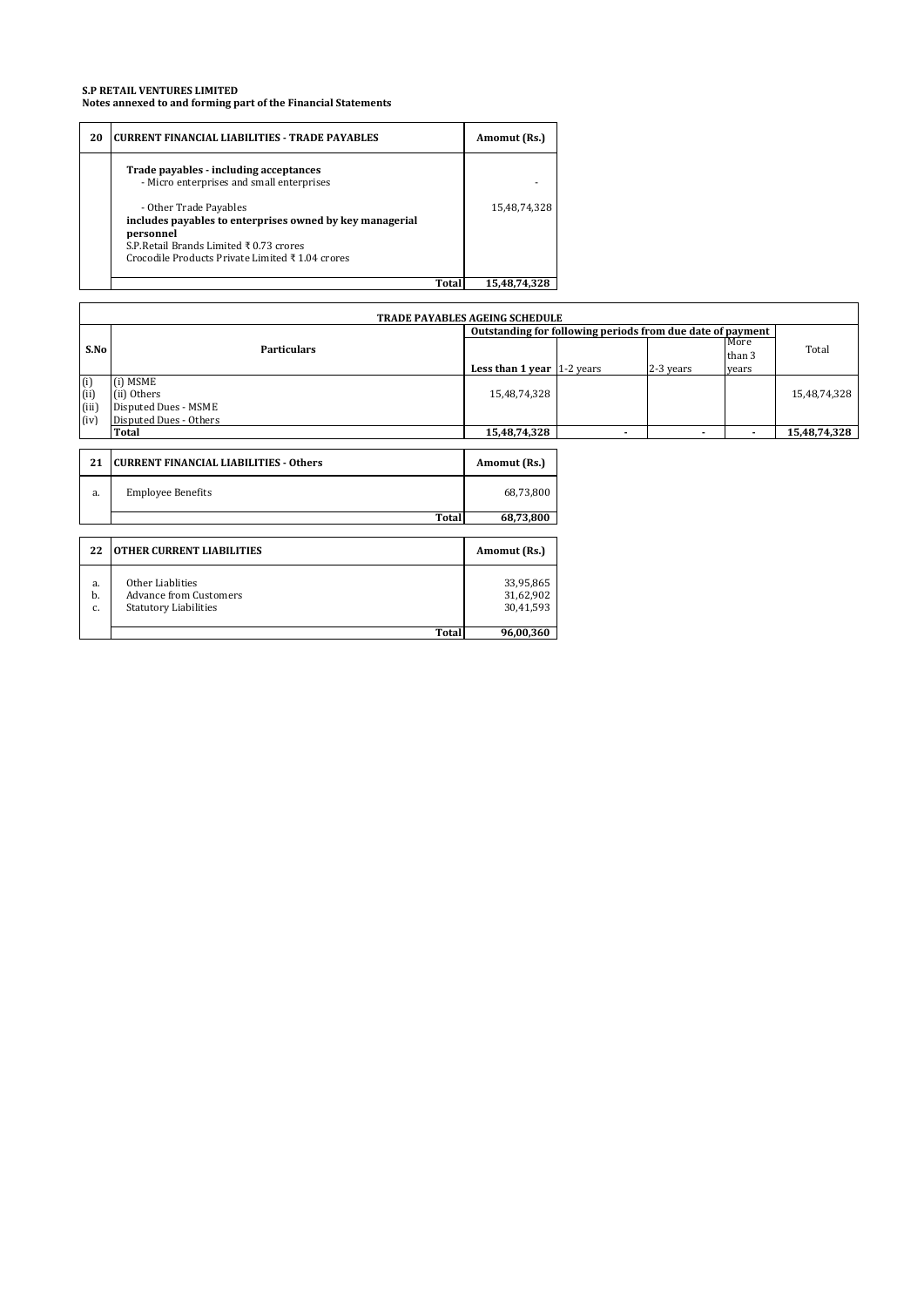|    | <b>S.P RETAIL VENTURES LIMITED</b><br>Notes annexed to and forming part of the Financial Statements |              |
|----|-----------------------------------------------------------------------------------------------------|--------------|
| 23 | <b>REVENUE FROM OPERATIONS</b>                                                                      | Amount (Rs.) |
|    | a. Sale of Products<br><b>Traded Goods</b>                                                          |              |
|    | Garments                                                                                            | 16,05,85,170 |
|    | <b>Total Revenue from Operations</b>                                                                | 16,05,85,170 |
|    |                                                                                                     |              |
| 24 | <b>OTHER INCOME</b>                                                                                 | Amount (Rs.) |
|    | a. Interest Income from                                                                             |              |
|    | Deposits                                                                                            | 4,29,677     |
|    | <b>Total</b>                                                                                        | 4,29,677     |
|    | b. Other Non-operating Income                                                                       |              |
|    | Others                                                                                              | 88,950       |
|    | Total                                                                                               | 88,950       |
|    | <b>Total Other Income</b>                                                                           | 5,18,627     |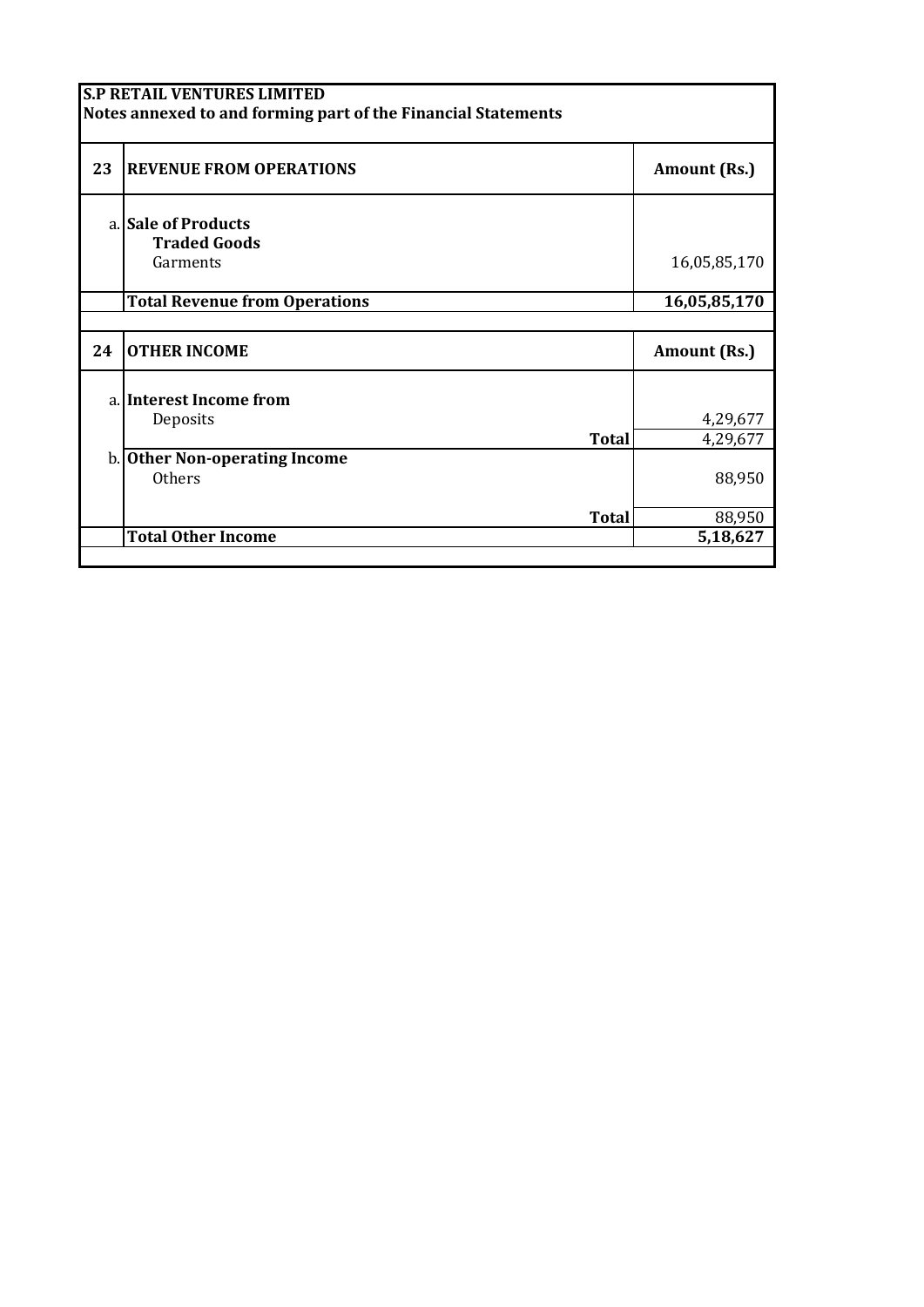|    | <b>S.P RETAIL VENTURES LIMITED</b><br>Notes annexed to and forming part of the Financial Statements |                                      |
|----|-----------------------------------------------------------------------------------------------------|--------------------------------------|
| 25 | <b>PURCHASE OF STOCK-IN-TRADE</b>                                                                   | Amount (Rs.)                         |
|    | Garments                                                                                            | 46,57,72,443                         |
|    | <b>Total Purchases</b>                                                                              | 46,57,72,443                         |
| 26 | <b>CHANGES IN INVENTORIES OF FINISHED GOODS, WORK-IN-</b><br>PROGRESS AND STOCK-IN-TRADE            | Amount (Rs.)                         |
| a. | <b>Changes in Inventories</b><br>Stock in trade                                                     | (36, 13, 25, 990)                    |
|    | <b>Total Changes in Inventories</b>                                                                 | (36, 13, 25, 990)                    |
| 27 | <b>EMPLOYEE BENEFITS EXPENSE</b>                                                                    | <b>Amount (Rs.)</b>                  |
|    | Salaries, wages and bonus<br>Contribution to provident and other funds<br>Welfare expenses          | 2,52,10,089<br>15,08,576<br>4,50,801 |
|    | <b>Total Employee benefit expenses</b>                                                              | 2,71,69,466                          |
| 28 | <b>FINANCE COST</b>                                                                                 | Amount (Rs.)                         |
|    | <b>Interest Expense</b><br><b>Interest Expense on Trade Deposits</b><br>Other borrowing costs       | 7,67,679<br>9,79,341<br>71,523       |
|    | <b>Total Finance cost</b>                                                                           | 18,18,544                            |